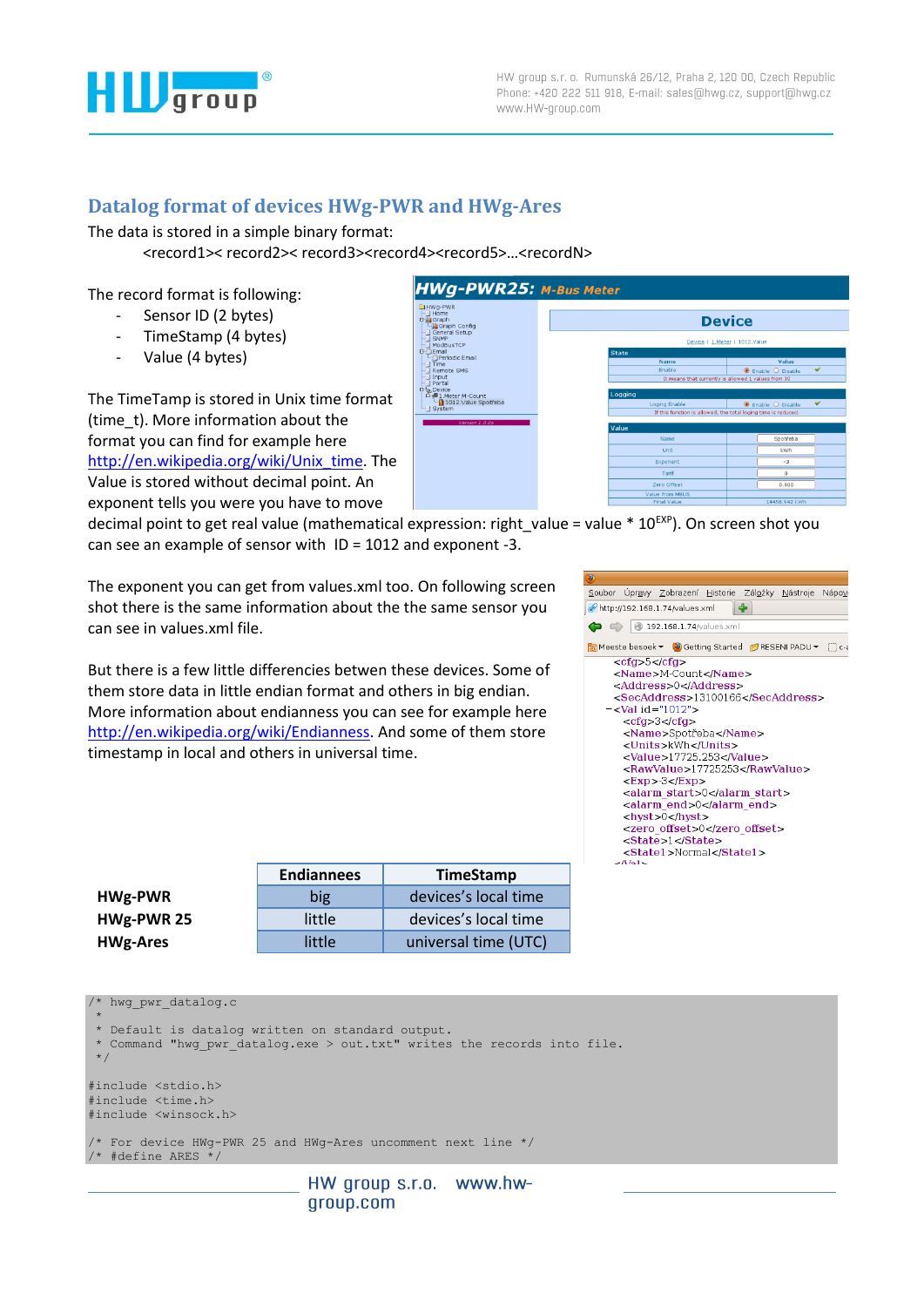

```
#ifdef ARES
#define _HTONS_(VAL) ( VAL )
#define _HTONL_(VAL) ( VAL )
#else
#define HTONS (VAL) ( htons(VAL) )
#define HTONL (VAL) ( htonl(VAL) )
#endif
/* Special pragma for Borland C++ Builder – other compilers probably use a different way
* how to say to compiler an information about structures packing 
*/
#pragma pack(push)
#pragma pack(1)
typedef struct {
  unsigned __int16 val_id; /* Value ID */
unsigned int32 time; /* Unix time format time t */int32 value; \frac{1}{2} /* Value = value * 10^EXP, where EXP is exponent */
} HWG_PWR_LOG_ENTRY;
#pragma pack(pop)
int main(int argc, char* argv[])
{
        FILE *InFile;
       HWG PWR LOG ENTRY Entry;
       time t t;
        InFile = fopen("datalog.bin", "rb");
        if (!InFile) {
               fprintf(stderr, "File 'datalog.bin' could not open!");
               return 1;
         }
        printf("----------------------------------------------\n");
        printf(" ID | VALUE | TIME\n");
        printf("----------------------------------------------\n");
while (fread(&Entry, sizeof(HWG PWR LOG ENTRY), 1, InFile)) {
t = HTONL (Entry.time);
 printf(" %5d | %10d | %s",
                       _HTONS_(Entry.val_id),
                         _HTONL_(Entry.value),
                       \bar{a}sctime(gmtime(\bar{\delta}t))
                );
         }
        printf("----------------------------------------------\n");
        printf(" ID | VALUE | TIME\n");
                                                --------------\n");
        fclose(InFile);
        return 0;
}
```